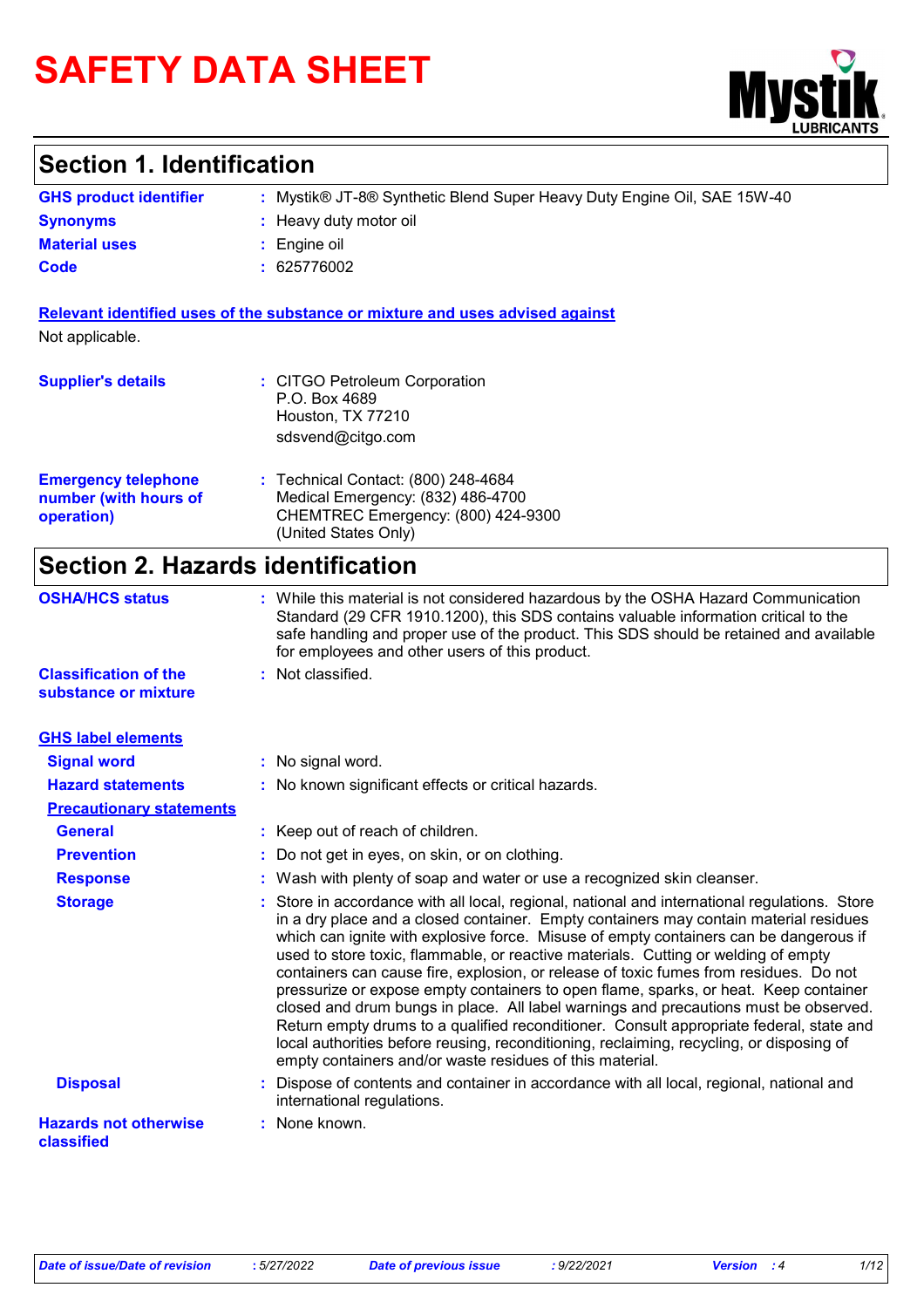### **Section 3. Composition/information on ingredients**

#### **Other means of identification Substance/mixture**

**:** Mixture

**:** Heavy duty motor oil

#### **CAS number/other identifiers**

**CAS number :** Not applicable.

| <b>Ingredient name</b>                                                                                                                                                                                                                                                                                                                                  | $\frac{9}{6}$                                | <b>CAS number</b>                                                   |
|---------------------------------------------------------------------------------------------------------------------------------------------------------------------------------------------------------------------------------------------------------------------------------------------------------------------------------------------------------|----------------------------------------------|---------------------------------------------------------------------|
| Distillates (petroleum), hydrotreated heavy paraffinic<br>Lubricating oils (petroleum), C20-50, hydrotreated neutral oil-based<br>Distillates (petroleum), solvent-dewaxed heavy paraffinic<br>Distillates (petroleum), solvent-refined heavy paraffinic<br>reaction mass of isomers of: C7-9-alkyl 3-(3,5-di-tert-butyl-4-hydroxyphenyl)<br>propionate | l≥75 - ≤90<br>$\leq 10$<br>l≤3<br>3≥ا<br>ا≥ا | 64742-54-7<br>72623-87-1<br>64742-65-0<br>64741-88-4<br>125643-61-0 |

 $* = \text{Various}$  \*\* = Mixture \*\*\* = Proprietary

Any concentration shown as a range is to protect confidentiality or is due to process variation.

**There are no additional ingredients present which, within the current knowledge of the supplier and in the concentrations applicable, are classified and hence require reporting in this section.**

**Occupational exposure limits, if available, are listed in Section 8.**

### **Section 4. First aid measures**

### **Description of necessary first aid measures**

| <b>Eye contact</b>  | : Immediately flush eyes with plenty of water, occasionally lifting the upper and lower<br>eyelids. Check for and remove any contact lenses. Get medical attention if irritation<br>occurs.                                            |
|---------------------|----------------------------------------------------------------------------------------------------------------------------------------------------------------------------------------------------------------------------------------|
| <b>Inhalation</b>   | : Remove victim to fresh air and keep at rest in a position comfortable for breathing. Get<br>medical attention if symptoms occur.                                                                                                     |
| <b>Skin contact</b> | : Flush contaminated skin with plenty of water. Remove contaminated clothing and<br>shoes. Get medical attention if symptoms occur.                                                                                                    |
| <b>Ingestion</b>    | : Wash out mouth with water. Remove victim to fresh air and keep at rest in a position<br>comfortable for breathing. Do not induce vomiting unless directed to do so by medical<br>personnel. Get medical attention if symptoms occur. |

#### **Most important symptoms/effects, acute and delayed**

| <b>Potential acute health effects</b> |                                                                                                                                |
|---------------------------------------|--------------------------------------------------------------------------------------------------------------------------------|
| Eye contact                           | : No known significant effects or critical hazards.                                                                            |
| <b>Inhalation</b>                     | : No known significant effects or critical hazards.                                                                            |
| <b>Skin contact</b>                   | : No known significant effects or critical hazards.                                                                            |
| <b>Ingestion</b>                      | : No known significant effects or critical hazards.                                                                            |
| <b>Over-exposure signs/symptoms</b>   |                                                                                                                                |
| Eye contact                           | : No specific data.                                                                                                            |
| <b>Inhalation</b>                     | : No specific data.                                                                                                            |
| <b>Skin contact</b>                   | : No specific data.                                                                                                            |
| <b>Ingestion</b>                      | : No specific data.                                                                                                            |
|                                       | Indication of immediate medical attention and special treatment needed, if necessary                                           |
| <b>Notes to physician</b>             | : Treat symptomatically. Contact poison treatment specialist immediately if large<br>quantities have been ingested or inhaled. |
| <b>Specific treatments</b>            | : Treat symptomatically and supportively.                                                                                      |
| <b>Protection of first-aiders</b>     | : No action shall be taken involving any personal risk or without suitable training.                                           |

| :5/27/2<br>Date of issue/Date of revision |  |
|-------------------------------------------|--|
|-------------------------------------------|--|

*Date of issue/Date of revision* **:** *5/27/2022 Date of previous issue : 9/22/2021 Version : 4 2/12*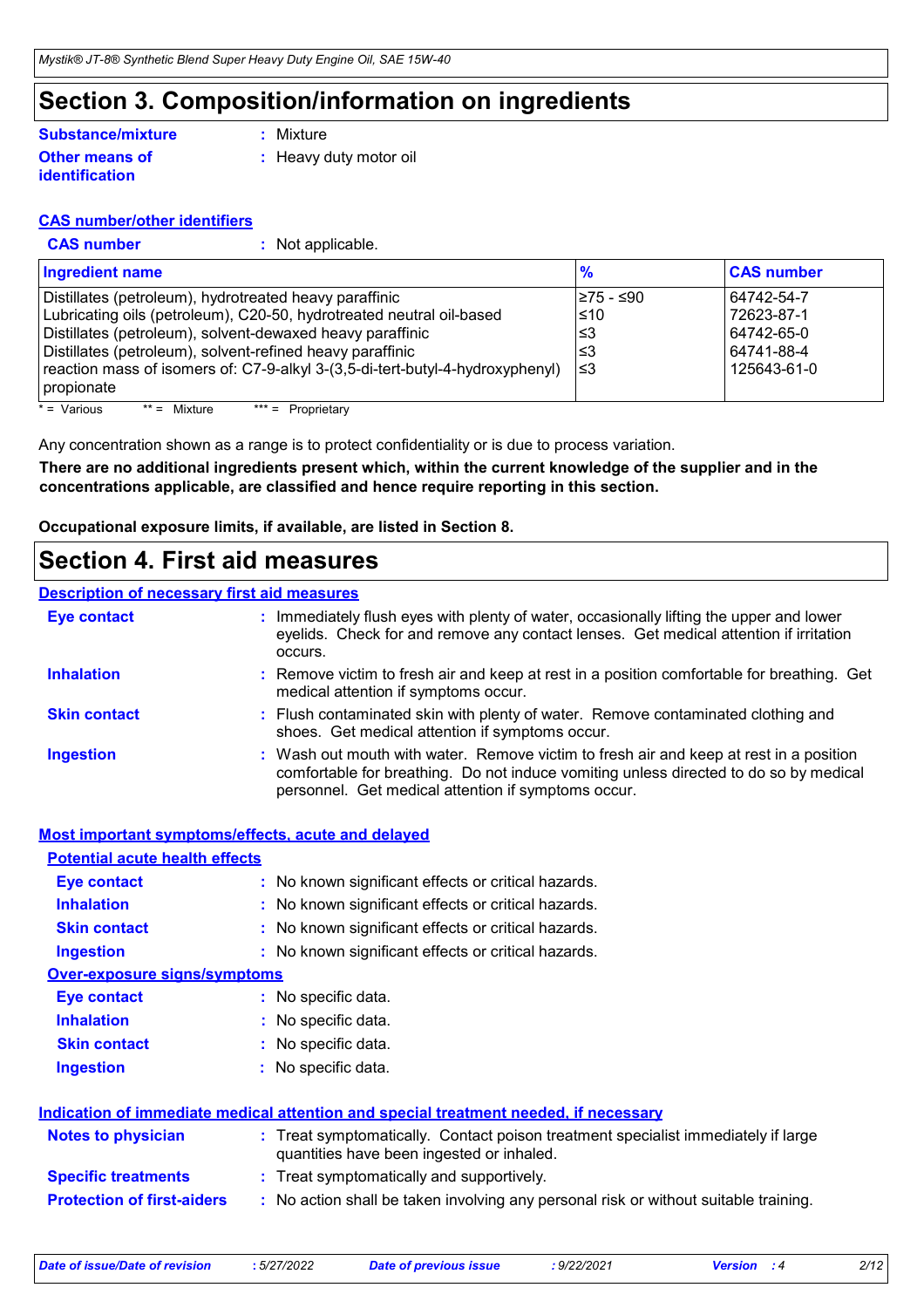### **Section 4. First aid measures**

**See toxicological information (Section 11)**

### **Section 5. Fire-fighting measures**

| <b>Extinguishing media</b>                               |                                                                                                                                                                                                     |
|----------------------------------------------------------|-----------------------------------------------------------------------------------------------------------------------------------------------------------------------------------------------------|
| <b>Suitable extinguishing</b><br>media                   | : Use an extinguishing agent suitable for the surrounding fire.                                                                                                                                     |
| <b>Unsuitable extinguishing</b><br>media                 | : None known.                                                                                                                                                                                       |
| <b>Specific hazards arising</b><br>from the chemical     | : In a fire or if heated, a pressure increase will occur and the container may burst.                                                                                                               |
| <b>Hazardous thermal</b><br>decomposition products       | Decomposition products may include the following materials:<br>carbon dioxide<br>carbon monoxide<br>sulfur oxides<br>phosphorus oxides<br>metal oxide/oxides                                        |
| <b>Special protective actions</b><br>for fire-fighters   | : Promptly isolate the scene by removing all persons from the vicinity of the incident if<br>there is a fire. No action shall be taken involving any personal risk or without suitable<br>training. |
| <b>Special protective</b><br>equipment for fire-fighters | Fire-fighters should wear appropriate protective equipment and self-contained breathing<br>apparatus (SCBA) with a full face-piece operated in positive pressure mode.                              |

### **Section 6. Accidental release measures**

#### **Personal precautions, protective equipment and emergency procedures**

|                                                              | <u>. Sioonal provaationoj protoch ro ogalphiont and omorgonoj procoaalog</u>                                                                                                                                                                                                                                                                                                                                                                                                                                                                                                               |
|--------------------------------------------------------------|--------------------------------------------------------------------------------------------------------------------------------------------------------------------------------------------------------------------------------------------------------------------------------------------------------------------------------------------------------------------------------------------------------------------------------------------------------------------------------------------------------------------------------------------------------------------------------------------|
| For non-emergency<br>personnel                               | : No action shall be taken involving any personal risk or without suitable training.<br>Evacuate surrounding areas. Keep unnecessary and unprotected personnel from<br>entering. Do not touch or walk through spilled material. Put on appropriate personal<br>protective equipment.                                                                                                                                                                                                                                                                                                       |
| For emergency responders :                                   | If specialized clothing is required to deal with the spillage, take note of any information in<br>Section 8 on suitable and unsuitable materials. See also the information in "For non-<br>emergency personnel".                                                                                                                                                                                                                                                                                                                                                                           |
| <b>Environmental precautions</b>                             | : Avoid dispersal of spilled material and runoff and contact with soil, waterways, drains<br>and sewers. Inform the relevant authorities if the product has caused environmental<br>pollution (sewers, waterways, soil or air).                                                                                                                                                                                                                                                                                                                                                            |
| <b>Methods and materials for containment and cleaning up</b> |                                                                                                                                                                                                                                                                                                                                                                                                                                                                                                                                                                                            |
| <b>Small spill</b>                                           | : Stop leak if without risk. Move containers from spill area. Dilute with water and mop up<br>if water-soluble. Alternatively, or if water-insoluble, absorb with an inert dry material and<br>place in an appropriate waste disposal container. Dispose of via a licensed waste<br>disposal contractor.                                                                                                                                                                                                                                                                                   |
| <b>Large spill</b>                                           | : Stop leak if without risk. Move containers from spill area. Prevent entry into sewers,<br>water courses, basements or confined areas. Wash spillages into an effluent treatment<br>plant or proceed as follows. Contain and collect spillage with non-combustible,<br>absorbent material e.g. sand, earth, vermiculite or diatomaceous earth and place in<br>container for disposal according to local regulations (see Section 13). Dispose of via a<br>licensed waste disposal contractor. Note: see Section 1 for emergency contact<br>information and Section 13 for waste disposal. |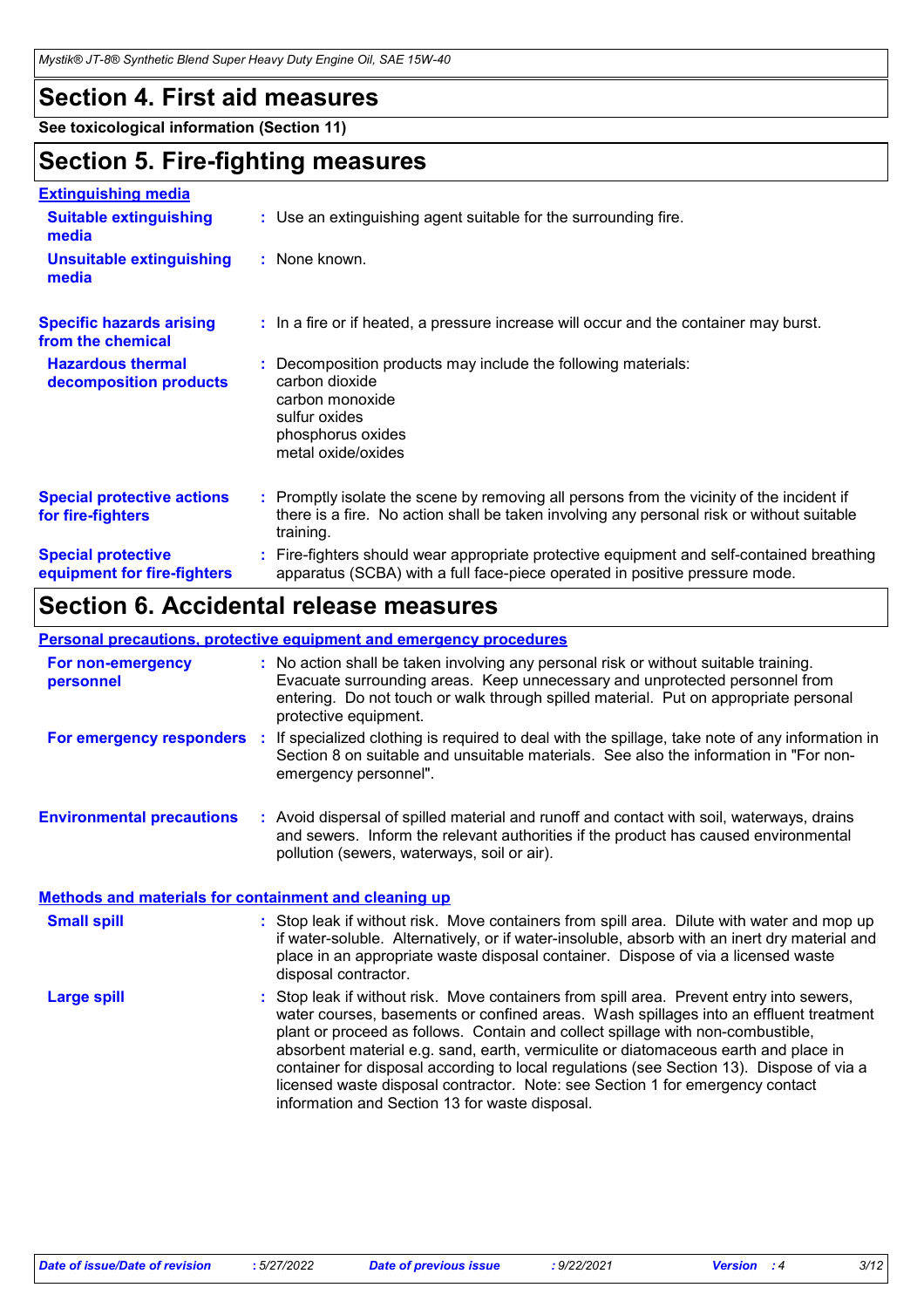## **Section 7. Handling and storage**

| <b>Precautions for safe handling</b>                                             |                                                                                                                                                                                                                                                                                                                                                                                                                                                                                                                                                                                    |
|----------------------------------------------------------------------------------|------------------------------------------------------------------------------------------------------------------------------------------------------------------------------------------------------------------------------------------------------------------------------------------------------------------------------------------------------------------------------------------------------------------------------------------------------------------------------------------------------------------------------------------------------------------------------------|
| <b>Protective measures</b>                                                       | : Put on appropriate personal protective equipment (see Section 8).                                                                                                                                                                                                                                                                                                                                                                                                                                                                                                                |
| <b>Advice on general</b><br>occupational hygiene                                 | : Eating, drinking and smoking should be prohibited in areas where this material is<br>handled, stored and processed. Workers should wash hands and face before eating,<br>drinking and smoking. Remove contaminated clothing and protective equipment before<br>entering eating areas. See also Section 8 for additional information on hygiene<br>measures.                                                                                                                                                                                                                      |
| <b>Conditions for safe storage,</b><br>including any<br><b>incompatibilities</b> | : Store in accordance with local regulations. Store in original container protected from<br>direct sunlight in a dry, cool and well-ventilated area, away from incompatible materials<br>(see Section 10) and food and drink. Keep container tightly closed and sealed until<br>ready for use. Containers that have been opened must be carefully resealed and kept<br>upright to prevent leakage. Do not store in unlabeled containers. Use appropriate<br>containment to avoid environmental contamination. See Section 10 for incompatible<br>materials before handling or use. |
|                                                                                  | Bulk Storage Conditions: Maintain all storage tanks in accordance with applicable<br>regulations. Use necessary controls to monitor tank inventories. Inspect all storage<br>tanks on a periodic basis. Test tanks and associated piping for tightness. Maintain the<br>automatic leak detection devices to assure proper working condition.                                                                                                                                                                                                                                       |

### **Section 8. Exposure controls/personal protection**

#### **Control parameters**

| <b>Occupational exposure limits</b>                                  |                                                                                                                                                                                                                                                                                                                            |
|----------------------------------------------------------------------|----------------------------------------------------------------------------------------------------------------------------------------------------------------------------------------------------------------------------------------------------------------------------------------------------------------------------|
| Distillates (petroleum), hydrotreated heavy paraffinic               | ACGIH TLV (United States, 1/2021).<br>TWA: 5 mg/m <sup>3</sup> 8 hours. Form: Inhalable<br>fraction<br>OSHA PEL (United States, 5/2018).<br>TWA: $5 \text{ mg/m}^3$ 8 hours.<br>NIOSH REL (United States, 10/2020).<br>TWA: 5 mg/m <sup>3</sup> 10 hours. Form: Mist<br>STEL: 10 mg/m <sup>3</sup> 15 minutes. Form: Mist  |
| Lubricating oils (petroleum), C20-50, hydrotreated neutral oil-based | NIOSH REL (United States, 10/2020).<br>TWA: 5 mg/m <sup>3</sup> 10 hours. Form: Mist<br>STEL: 10 mg/m <sup>3</sup> 15 minutes. Form: Mist<br><b>ACGIH TLV (United States).</b><br>TWA: $5 \text{ mg/m}$<br><b>OSHA PEL (United States).</b><br>TWA: $5 \text{ mg/m}^3$                                                     |
| Distillates (petroleum), solvent-dewaxed heavy paraffinic            | ACGIH TLV (United States, 1/2021).<br>TWA: 5 mg/m <sup>3</sup> 8 hours. Form: Inhalable<br>fraction<br>OSHA PEL (United States, 5/2018).<br>TWA: 5 mg/m <sup>3</sup> 8 hours.<br>NIOSH REL (United States, 10/2020).<br>TWA: 5 mg/m <sup>3</sup> 10 hours. Form: Mist<br>STEL: 10 mg/m <sup>3</sup> 15 minutes. Form: Mist |
| Distillates (petroleum), solvent-refined heavy paraffinic            | ACGIH TLV (United States, 1/2021).<br>TWA: 5 mg/m <sup>3</sup> 8 hours. Form: Inhalable<br>fraction<br>OSHA PEL (United States, 5/2018).<br>TWA: 5 mg/m <sup>3</sup> 8 hours.<br>NIOSH REL (United States, 10/2020).<br>TWA: 5 mg/m <sup>3</sup> 10 hours. Form: Mist<br>STEL: 10 mg/m <sup>3</sup> 15 minutes. Form: Mist |

**Appropriate engineering controls**

**:** Good general ventilation should be sufficient to control worker exposure to airborne contaminants.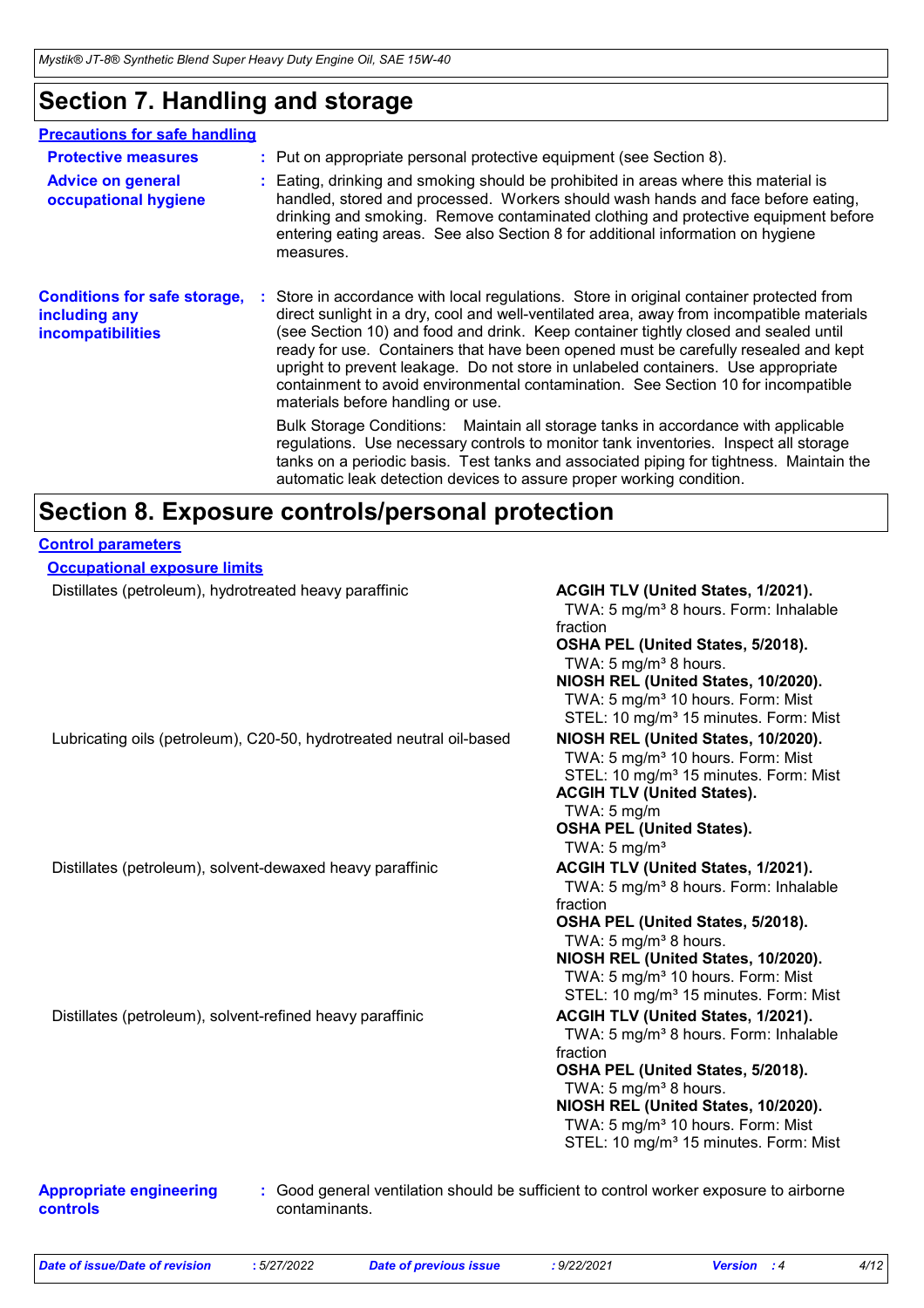## **Section 8. Exposure controls/personal protection**

| <b>Environmental exposure</b><br><b>controls</b> | : Emissions from ventilation or work process equipment should be checked to ensure<br>they comply with the requirements of environmental protection legislation. In some<br>cases, vapor controls, filters or engineering modifications to the process equipment will<br>be necessary to reduce emissions to acceptable levels.                                                                                                                                                                                                                   |
|--------------------------------------------------|---------------------------------------------------------------------------------------------------------------------------------------------------------------------------------------------------------------------------------------------------------------------------------------------------------------------------------------------------------------------------------------------------------------------------------------------------------------------------------------------------------------------------------------------------|
| <b>Individual protection measures</b>            |                                                                                                                                                                                                                                                                                                                                                                                                                                                                                                                                                   |
| <b>Hygiene measures</b>                          | : Wash hands, forearms and face thoroughly after handling chemical products, before<br>eating, smoking and using the lavatory and at the end of the working period.<br>Appropriate techniques should be used to remove potentially contaminated clothing.<br>Wash contaminated clothing before reusing. Ensure that eyewash stations and safety<br>showers are close to the workstation location.                                                                                                                                                 |
| <b>Eye/face protection</b>                       | Safety glasses equipped with side shields are recommended as minimum protection in<br>industrial settings. If contact is possible, the following protection should be worn, unless<br>the assessment indicates a higher degree of protection: chemical splash goggles.<br>Safety eyewear complying with an approved standard should be used when a risk<br>assessment indicates this is necessary to avoid exposure to liquid splashes, mists,<br>gases or dusts. If inhalation hazards exist, a full-face respirator may be required<br>instead. |
| <b>Skin protection</b>                           |                                                                                                                                                                                                                                                                                                                                                                                                                                                                                                                                                   |
| <b>Hand protection</b>                           | : Chemical-resistant gloves complying with an approved standard should be worn at all<br>times when handling chemical products if a risk assessment indicates this is necessary.                                                                                                                                                                                                                                                                                                                                                                  |
| <b>Body protection</b>                           | : Personal protective equipment for the body should be selected based on the task being<br>performed and the risks involved and should be approved by a specialist before<br>handling this product.                                                                                                                                                                                                                                                                                                                                               |
| <b>Other skin protection</b>                     | : Avoid skin contact with liquid. Appropriate footwear and any additional skin protection<br>measures should be selected based on the task being performed and the risks involved<br>and should be approved by a specialist before handling this product. Leather boots are<br>not protective for liquid contact.                                                                                                                                                                                                                                 |
| <b>Respiratory protection</b>                    | : Avoid inhalation of gases, vapors, mists or dusts. Use a properly fitted, air-purifying or<br>supplied-air respirator complying with an approved standard if a risk assessment<br>indicates this is necessary. Respirator selection must be based on known or anticipated<br>exposure levels, the hazards of the product and the safe working limits of the selected<br>respirator.                                                                                                                                                             |

### **Section 9. Physical and chemical properties**

The conditions of measurement of all properties are at standard temperature and pressure unless otherwise indicated.

| $:$ Liquid.                                                  |
|--------------------------------------------------------------|
| $:$ Amber.                                                   |
| : Mild petroleum odor                                        |
| : Not available.                                             |
| : Not available.                                             |
| : Open cup: $232^{\circ}$ C (449.6 $^{\circ}$ F) [Cleveland] |
| $:$ <1 (butyl acetate = 1)                                   |
| : Not available.                                             |
| : < $0.0013$ kPa (< $0.01$ mm Hg)                            |
| : Not available.                                             |
| : 0.8757                                                     |
| $:$ Estimated 7.3 lbs/gal                                    |
| : Not available.                                             |
| $:$ Estimated 30 @ 60 F                                      |
|                                                              |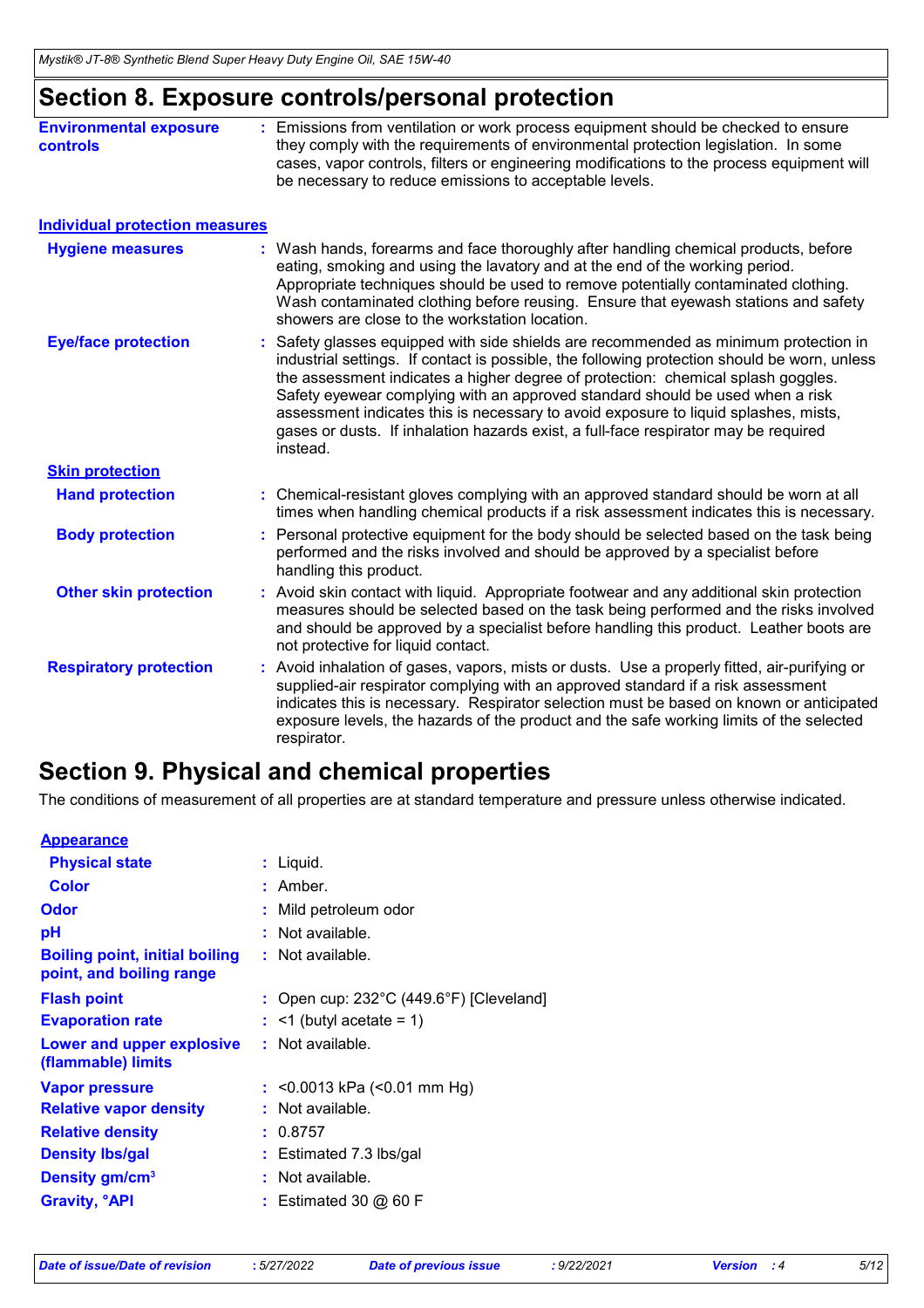| Mystik® JT-8® Synthetic Blend Super Heavy Duty Engine Oil, SAE 15W-40 |                                                                                                                                  |
|-----------------------------------------------------------------------|----------------------------------------------------------------------------------------------------------------------------------|
| <b>Auto-ignition temperature</b>                                      | Lowest known value: 365°C (689°F) (reaction mass of isomers of: C7-9-alkyl 3-(3,5-di-<br>tert-butyl-4-hydroxyphenyl)propionate). |
| <b>Viscosity</b>                                                      | : Kinematic (40°C (104°F)): 118 mm <sup>2</sup> /s (118 cSt)                                                                     |
| <b>Viscosity SUS</b>                                                  | : Estimated 547 SUS $@104$ F                                                                                                     |
| Flow time (ISO 2431)                                                  | : Not available.                                                                                                                 |
| <b>Particle characteristics</b>                                       |                                                                                                                                  |
| <b>Median particle size</b>                                           | : Not applicable.                                                                                                                |

# **Section 10. Stability and reactivity**

| <b>Reactivity</b>                                   | Not expected to be Explosive, Self-Reactive, Self-Heating, or an Organic Peroxide<br>under US GHS Definition(s). |
|-----------------------------------------------------|------------------------------------------------------------------------------------------------------------------|
| <b>Chemical stability</b>                           | : The product is stable.                                                                                         |
| <b>Possibility of hazardous</b><br><b>reactions</b> | : Under normal conditions of storage and use, hazardous reactions will not occur.                                |
| <b>Conditions to avoid</b>                          | : No specific data.                                                                                              |
| <b>Incompatible materials</b>                       | No specific data.<br>t.                                                                                          |
| <b>Hazardous decomposition</b><br>products          | : Under normal conditions of storage and use, hazardous decomposition products should<br>not be produced.        |

### **Section 11. Toxicological information**

#### **Information on toxicological effects**

#### **Acute toxicity**

| <b>Product/ingredient name</b>                                  | <b>Result</b> | <b>Species</b> | <b>Dose</b> | <b>Exposure</b> |
|-----------------------------------------------------------------|---------------|----------------|-------------|-----------------|
| Distillates (petroleum),<br>hydrotreated heavy paraffinic       | LD50 Dermal   | Rat            | >5000 mg/kg |                 |
|                                                                 | LD50 Oral     | Rat            | >5000 mg/kg |                 |
| Distillates (petroleum),<br>solvent-dewaxed heavy<br>paraffinic | LD50 Dermal   | Rabbit         | >5000 mg/kg |                 |
|                                                                 | LD50 Oral     | Rat            | >5000 mg/kg |                 |
| Distillates (petroleum),<br>solvent-refined heavy<br>paraffinic | LD50 Dermal   | Rabbit         | 2000 mg/kg  |                 |
|                                                                 | LD50 Oral     | Rat            | 5000 mg/kg  |                 |

**Conclusion/Summary : Distillates (petroleum), hydrotreated heavy paraffinic**: Mineral oil mists derived from highly refined oils are reported to have low acute and sub-acute toxicities in animals. Effects from single and short-term repeated exposures to high concentrations of mineral oil mists well above applicable workplace exposure levels include lung inflammatory reaction, lipoid granuloma formation and lipoid pneumonia. In acute and sub-acute studies involving exposures to lower concentrations of mineral oil mists at or near current work place exposure levels produced no significant toxicological effects. **Distillates (petroleum), solvent-dewaxed heavy paraffinic**: Mineral oil mists derived from highly refined oils are reported to have low acute and sub-acute toxicities in animals. Effects from single and short-term repeated exposures to high concentrations of mineral oil mists well above applicable workplace exposure levels include lung inflammatory reaction, lipoid granuloma formation and lipoid pneumonia. In acute and sub-acute studies involving exposures to lower concentrations of mineral oil mists at or near current work place exposure levels produced no significant toxicological effects. **Distillates (petroleum), solvent-refined heavy paraffinic**: Mineral oil mists derived from highly refined oils are reported to have low acute and sub-acute toxicities in animals. Effects from single and short-term repeated exposures to high concentrations of mineral oil mists well above applicable workplace exposure levels include lung inflammatory reaction, lipoid granuloma formation and lipoid pneumonia. In acute and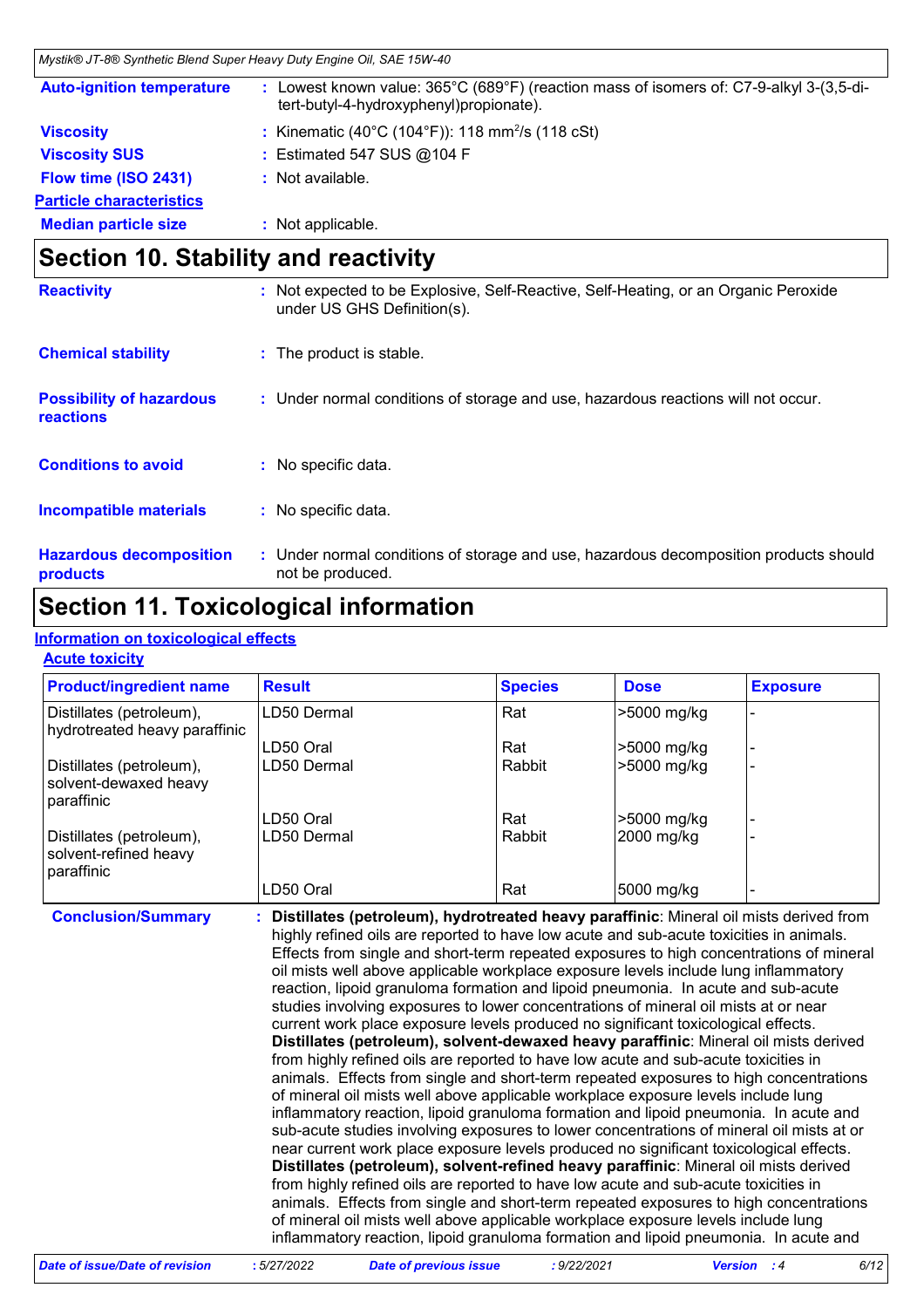### **Section 11. Toxicological information**

| sub-acute studies involving exposures to lower concentrations of mineral oil mists at or    |
|---------------------------------------------------------------------------------------------|
| near current work place exposure levels produced no significant toxicological effects.      |
| reaction mass of isomers of: C7-9-alkyl 3-(3,5-di-tert-butyl-4-hydroxyphenyl)               |
| propionate: In subchronic studies, certain alkyl phenols have been associated with liver    |
| effects (cellular hypertrophy) following oral administration to rats. These liver effects   |
| were characterized by necrosis and fibrosis at doses of 250 mg/kg/day or higher. Also,      |
| effects on prothrombin index were reported, however this effect is not seen in all studies. |
| Chronic studies did not find carcinogenic effects in rats or mice.                          |

In long term studies (up to

#### **Irritation/Corrosion**

| Not available.            |                                                                                                                                                                              |
|---------------------------|------------------------------------------------------------------------------------------------------------------------------------------------------------------------------|
| <b>Skin</b>               | : No additional information.                                                                                                                                                 |
| <b>Eyes</b>               | $:$ No additional information.                                                                                                                                               |
| <b>Respiratory</b>        | : No additional information.                                                                                                                                                 |
| <b>Sensitization</b>      |                                                                                                                                                                              |
| Not available.            |                                                                                                                                                                              |
| <b>Skin</b>               | $:$ No additional information.                                                                                                                                               |
| <b>Respiratory</b>        | $:$ No additional information.                                                                                                                                               |
| <b>Mutagenicity</b>       |                                                                                                                                                                              |
| Not available.            |                                                                                                                                                                              |
| <b>Conclusion/Summary</b> | : No additional information.                                                                                                                                                 |
| <b>Carcinogenicity</b>    |                                                                                                                                                                              |
| Not available.            |                                                                                                                                                                              |
| <b>Conclusion/Summary</b> | : Distillates (petroleum), solvent-refined heavy paraffinic: In long term studies (up<br>two years) no carcinogenic effects have been reported in any animal species tested. |
| <b>Classification</b>     |                                                                                                                                                                              |

| <b>Product/ingredient name</b>                                  | <b>OSHA</b> | <b>IARC</b> | <b>NTP</b> |
|-----------------------------------------------------------------|-------------|-------------|------------|
| Distillates (petroleum),<br>solvent-refined heavy<br>paraffinic |             |             |            |

#### **Reproductive toxicity**

Not available.

#### : No additional information. **Conclusion/Summary :**

**Teratogenicity** Not available.

**Conclusion/Summary :** No additional information.

### **Specific target organ toxicity (single exposure)**

Not available.

**Specific target organ toxicity (repeated exposure)** Not available.

#### **Aspiration hazard**

Not available.

#### **Information on the likely routes of exposure :** Not available.

### **Potential acute health effects**

**Eye contact :** No known significant effects or critical hazards.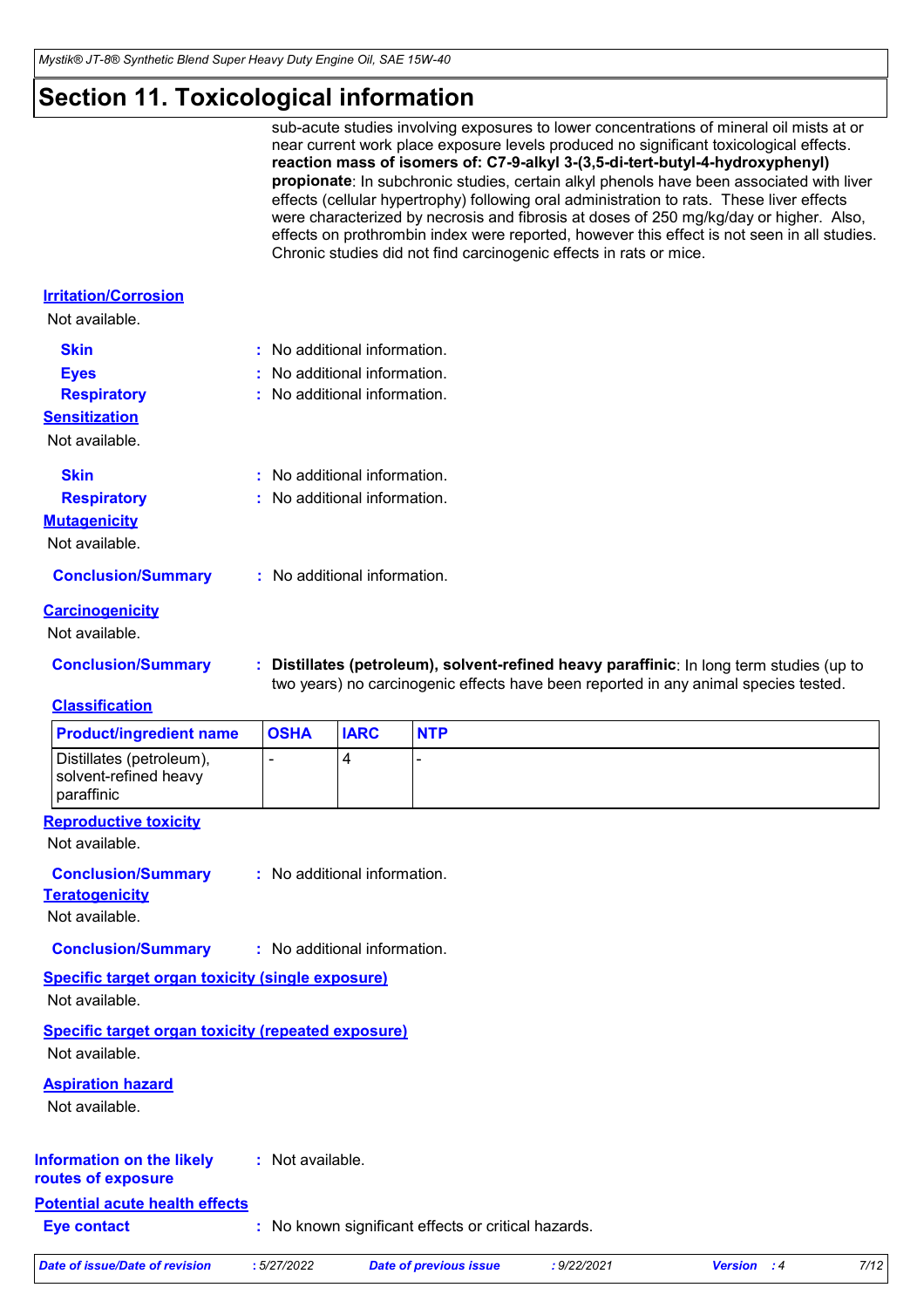### **Section 11. Toxicological information**

| <b>Inhalation</b>                       | : No known significant effects or critical hazards.                                      |
|-----------------------------------------|------------------------------------------------------------------------------------------|
| <b>Skin contact</b>                     | : No known significant effects or critical hazards.                                      |
| <b>Ingestion</b>                        | : No known significant effects or critical hazards.                                      |
|                                         | Symptoms related to the physical, chemical and toxicological characteristics             |
| <b>Eye contact</b>                      | : No specific data.                                                                      |
| <b>Inhalation</b>                       | : No specific data.                                                                      |
| <b>Skin contact</b>                     | : No specific data.                                                                      |
| <b>Ingestion</b>                        | : No specific data.                                                                      |
|                                         | Delayed and immediate effects and also chronic effects from short and long term exposure |
| <b>Short term exposure</b>              |                                                                                          |
| <b>Potential immediate</b><br>effects   | : Not available.                                                                         |
| <b>Potential delayed effects</b>        | : Not available.                                                                         |
| <b>Long term exposure</b>               |                                                                                          |
| <b>Potential immediate</b><br>effects   | : Not available.                                                                         |
| <b>Potential delayed effects</b>        | : Not available.                                                                         |
| <b>Potential chronic health effects</b> |                                                                                          |
| Not available.                          |                                                                                          |
| <b>General</b>                          | : No known significant effects or critical hazards.                                      |
| <b>Carcinogenicity</b>                  | : No known significant effects or critical hazards.                                      |
| <b>Mutagenicity</b>                     | : No known significant effects or critical hazards.                                      |
| <b>Teratogenicity</b>                   | : No known significant effects or critical hazards.                                      |
| <b>Developmental effects</b>            | : No known significant effects or critical hazards.                                      |
| <b>Fertility effects</b>                | : No known significant effects or critical hazards.                                      |

#### **Numerical measures of toxicity**

#### **Acute toxicity estimates**

| <b>Product/ingredient name</b>                                           | Oral (mg/<br>kg) | <b>Dermal</b><br>(mg/kg) | <b>Inhalation</b><br>(gases)<br>(ppm) | <b>Inhalation</b><br>(vapors)<br>(mg/l) | <b>Inhalation</b><br>dusts and<br>mists) (mg/ |
|--------------------------------------------------------------------------|------------------|--------------------------|---------------------------------------|-----------------------------------------|-----------------------------------------------|
| Mystik® JT-8® Synthetic Blend Super Heavy Duty<br>Engine Oil, SAE 15W-40 | 229268.6         | N/A                      | N/A                                   | N/A                                     | N/A                                           |
| Distillates (petroleum), solvent-refined heavy paraffinic 5000           |                  | N/A                      | N/A                                   | N/A                                     | N/A                                           |

### **Section 12. Ecological information**

#### **Toxicity**

Not available.

**Conclusion/Summary :** Not available.

#### **Persistence and degradability**

**Conclusion/Summary :** Not available.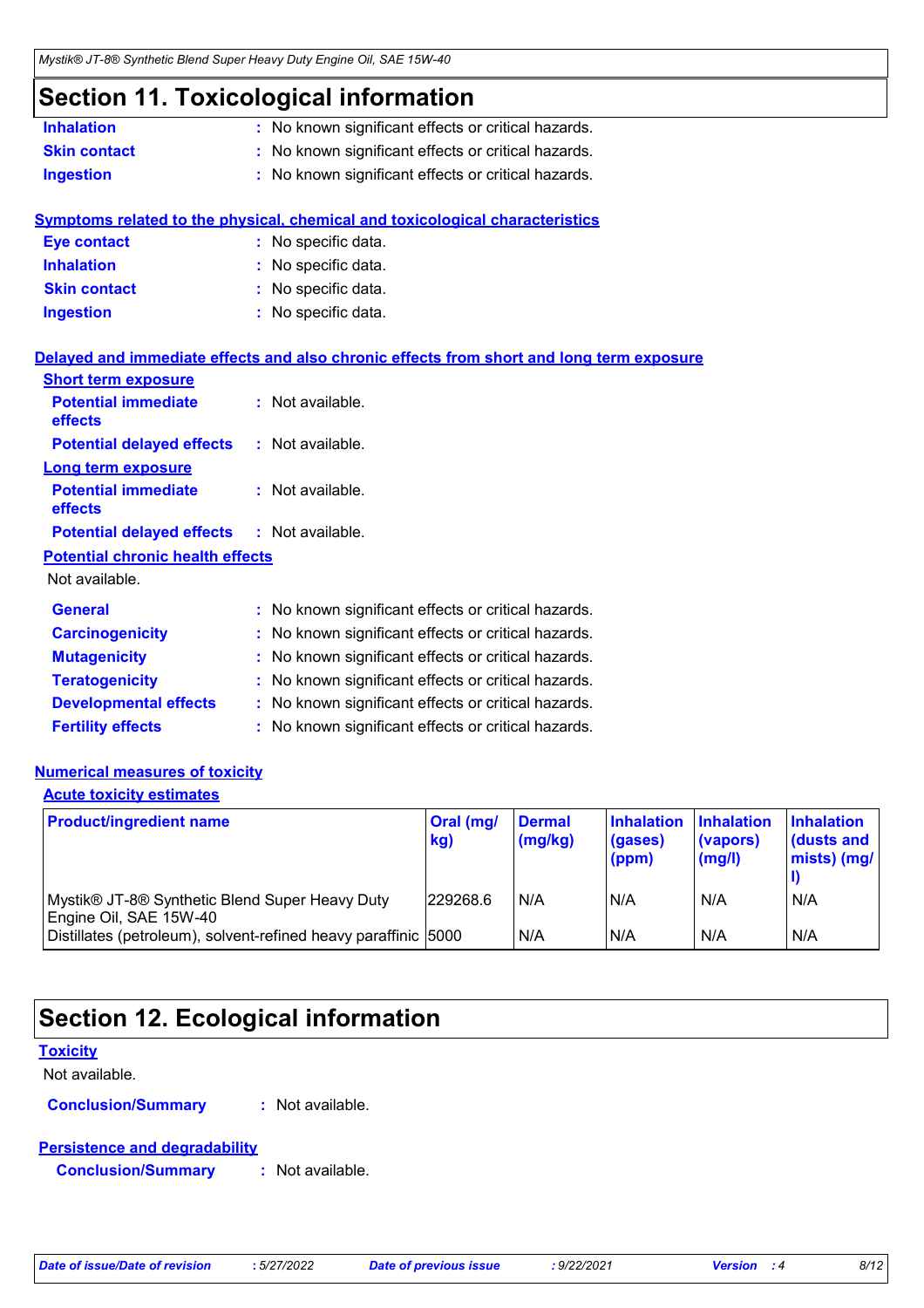### **Section 12. Ecological information**

| <b>Product/ingredient name</b>                                  | <b>Aquatic half-life</b> | <b>Photolysis</b> | <b>Biodegradability</b> |
|-----------------------------------------------------------------|--------------------------|-------------------|-------------------------|
| Distillates (petroleum),<br>solvent-refined heavy<br>paraffinic |                          |                   | <b>Ilnherent</b>        |

#### **Bioaccumulative potential**

| <b>Product/ingredient name</b>                                                                 | $LogPow$            | <b>BCF</b> | <b>Potential</b> |
|------------------------------------------------------------------------------------------------|---------------------|------------|------------------|
| Distillates (petroleum),<br>solvent-refined heavy<br>paraffinic                                | 3.9 <sub>to</sub> 6 |            | high             |
| reaction mass of isomers of:<br>C7-9-alkyl 3-(3,5-di-tert-butyl-<br>4-hydroxyphenyl)propionate | $\sqrt{9.2}$        | 260        | low              |

#### **Mobility in soil**

| <b>Soil/water partition</b> | : Not available. |
|-----------------------------|------------------|
| <b>coefficient (Koc)</b>    |                  |

**Other adverse effects** : No known significant effects or critical hazards.

### **Section 13. Disposal considerations**

### **Disposal methods :**

The generation of waste should be avoided or minimized wherever possible. Disposal of this product, solutions and any by-products should at all times comply with the requirements of environmental protection and waste disposal legislation and any regional local authority requirements. Dispose of surplus and non-recyclable products via a licensed waste disposal contractor. Waste should not be disposed of untreated to the sewer unless fully compliant with the requirements of all authorities with jurisdiction. Waste packaging should be recycled. Incineration or landfill should only be considered when recycling is not feasible. This material and its container must be disposed of in a safe way. Empty containers or liners may retain some product residues. Avoid dispersal of spilled material and runoff and contact with soil, waterways, drains and sewers.

### **Section 14. Transport information**

|                                      | <b>DOT Classification</b> | <b>IMDG</b>    | <b>IATA</b>    |
|--------------------------------------|---------------------------|----------------|----------------|
| <b>UN number</b>                     | Not regulated.            | Not regulated. | Not regulated. |
| <b>UN proper</b><br>shipping name    |                           |                | -              |
| <b>Transport</b><br>hazard class(es) |                           |                | ٠              |
| <b>Packing group</b>                 | $\overline{\phantom{a}}$  |                | $\blacksquare$ |
| <b>Environmental</b><br>hazards      | No.                       | No.            | No.            |

**Oil:** The product(s) represented by this SDS is (are) regulated as "oil" under 49 CFR Part 130. Shipments by rail or highway in packaging having a capacity of 3500 gallons or more or in a quantity greater 42,000 gallons are subject to these requirements. In addition, mixtures containing 10% or more of this product may be subject to these requirements.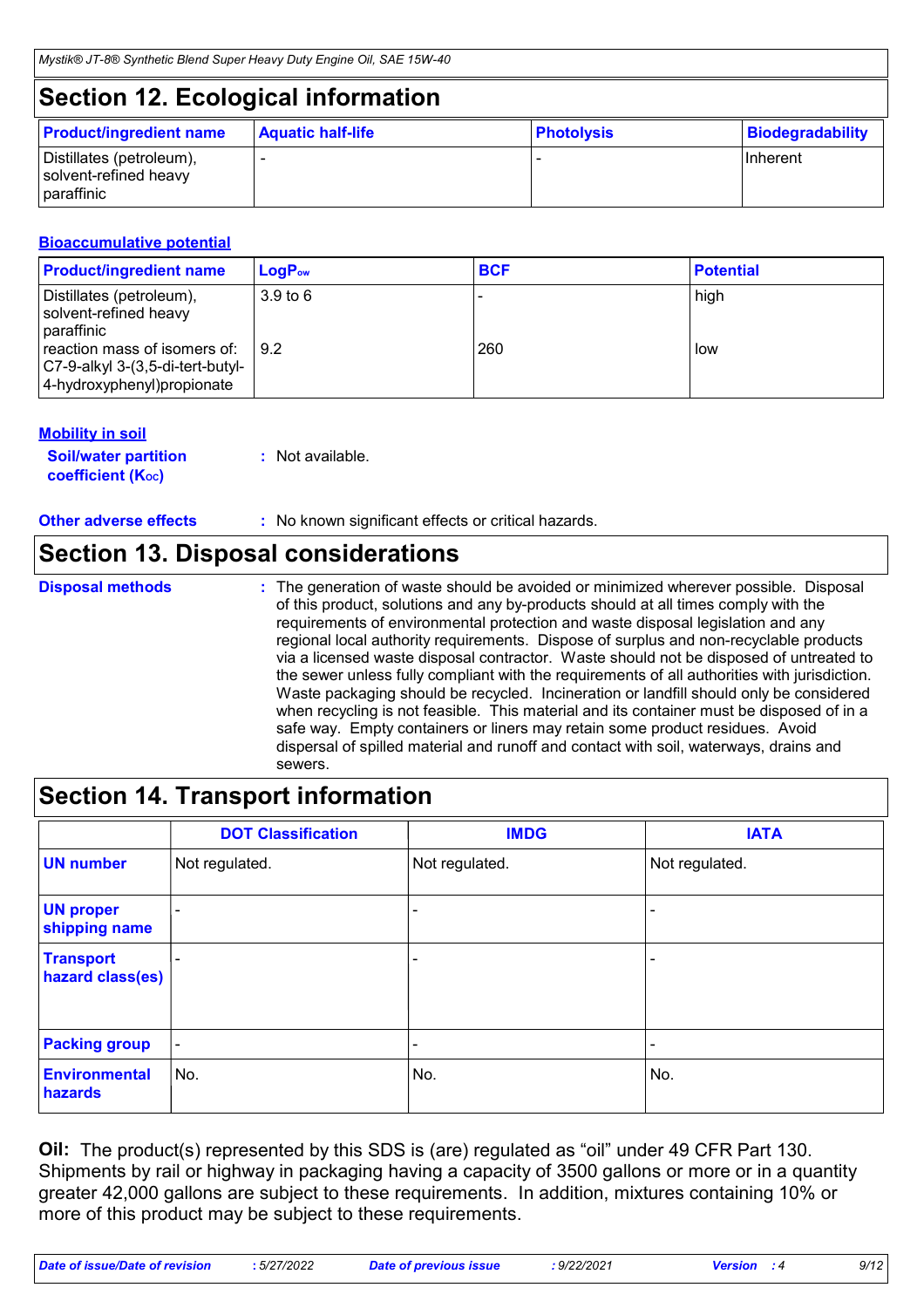### **Section 14. Transport information**

**Special precautions for user Transport within user's premises:** always transport in closed containers that are **:** upright and secure. Ensure that persons transporting the product know what to do in the event of an accident or spillage.

**Transport in bulk according :** Not available. **to IMO instruments**

### **Section 15. Regulatory information**

| <b>U.S. Federal regulations</b> | United States inventory (TSCA 8b): All components are listed or exempted.<br>Clean Water Act (CWA) 307: Phosphorodithioic acid, mixed O,O-bis(sec-Bu and<br>isooctyl) esters, zinc salts; toluene; Nickel; benzene                                                                                                                                                            |
|---------------------------------|-------------------------------------------------------------------------------------------------------------------------------------------------------------------------------------------------------------------------------------------------------------------------------------------------------------------------------------------------------------------------------|
|                                 | Clean Water Act (CWA) 311: fumaric acid; toluene; Ethylenediamine; vinyl acetate;<br>benzene                                                                                                                                                                                                                                                                                  |
|                                 | This material is classified as an oil under Section 311 of the Clean Water Act (CWA)<br>and the Oil Pollution Act of 1990 (OPA). Discharges or spills which produce a visible<br>sheen on waters of the United States, their adjoining shorelines, or into conduits leading<br>to surface waters must be reported to the EPA's National Response Center at (800)<br>424-8802. |

#### **SARA 302/304**

#### **Composition/information on ingredients**

|                                   |                    |              | <b>SARA 302 TPQ</b><br><b>SARA 304 RQ</b> |               |              |                |
|-----------------------------------|--------------------|--------------|-------------------------------------------|---------------|--------------|----------------|
| <b>Name</b>                       | $\frac{9}{6}$      | $EHS$ (lbs)  |                                           | (gallons)     | (lbs)        | (gallons)      |
| lethvlenediamine<br>vinyl acetate | < 0.01<br>< 0.0001 | Yes.<br>Yes. | 10000<br>1000                             | 1337.1<br>129 | 5000<br>5000 | 668.5<br>644.8 |

**SARA 304 RQ :** 70932047.1 lbs / 32203149.4 kg [9714710.6 gal / 36774180 L]

#### **SARA 311/312**

**Classification :** Not applicable.

#### **Composition/information on ingredients**

No products were found.

#### **State regulations**

| <b>Massachusetts</b> | : None of the components are listed. |
|----------------------|--------------------------------------|
| <b>New York</b>      | : None of the components are listed. |
| <b>New Jersey</b>    | : None of the components are listed. |
| <b>Pennsylvania</b>  | : None of the components are listed. |

**California Prop. 65 Clear and Reasonable Warnings (2018)**

**A** WARNING: This product can expose you to chemicals including Nickel, which is known to the State of California to cause cancer, and Toluene, which is known to the State of California to cause birth defects or other reproductive harm. For more information go to www.P65Warnings.ca.gov.

| Ingredient name | $\frac{9}{6}$ | <b>Cancer</b> | <b>Reproductive</b> | No significant risk Maximum<br>level | acceptable dosage<br>level |
|-----------------|---------------|---------------|---------------------|--------------------------------------|----------------------------|
| toluene         | < 0.1         | No.           | Yes.                |                                      | Yes.                       |
| Nickel          | trace         | Yes.          | No.                 | $\overline{\phantom{0}}$             |                            |
| benzene         | trace         | Yes.          | Yes.                | Yes.                                 | Yes.                       |

**International regulations**

### **Rotterdam Convention on Prior Informed Consent (PIC)**

Not listed.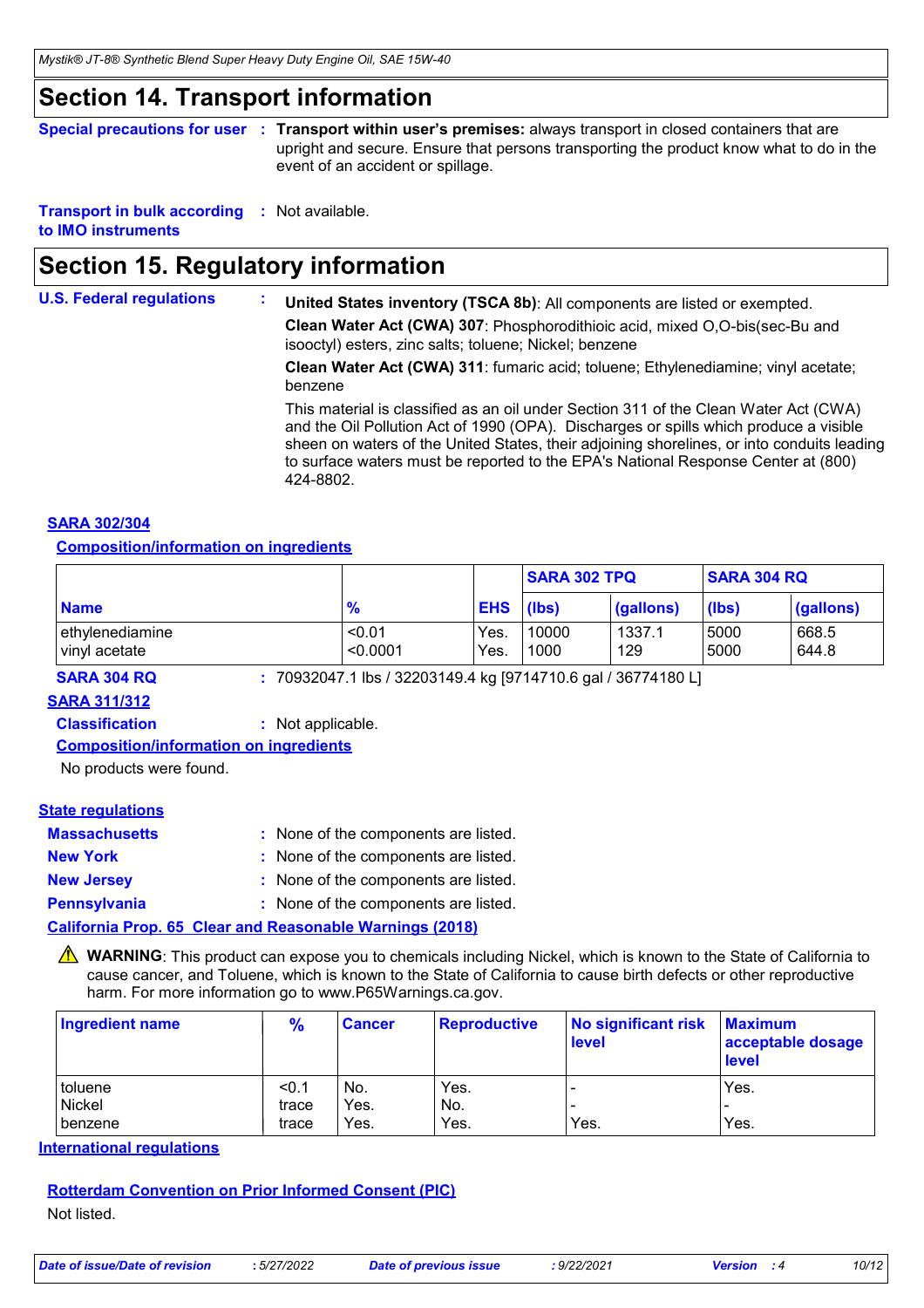## **Section 15. Regulatory information**

| Inventory list           |                                                                                              |  |
|--------------------------|----------------------------------------------------------------------------------------------|--|
| <b>United States</b>     | : All components are listed or exempted.                                                     |  |
| <b>Australia</b>         | : Not determined.                                                                            |  |
| <b>Canada</b>            | : All components are listed or exempted.                                                     |  |
| <b>China</b>             | : Not determined.                                                                            |  |
| <b>Europe</b>            | : All components are listed or exempted.                                                     |  |
| <b>Japan</b>             | : Japan inventory (CSCL): Not determined.<br><b>Japan inventory (ISHL)</b> : Not determined. |  |
| <b>Malaysia</b>          | : Not determined                                                                             |  |
| <b>New Zealand</b>       | : Not determined.                                                                            |  |
| <b>Philippines</b>       | : Not determined.                                                                            |  |
| <b>Republic of Korea</b> | : Not determined.                                                                            |  |
| <b>Taiwan</b>            | : Not determined.                                                                            |  |
| <b>Thailand</b>          | : Not determined.                                                                            |  |
| <b>Turkey</b>            | : Not determined.                                                                            |  |
| <b>Viet Nam</b>          | : Not determined.                                                                            |  |

### **Section 16. Other information**

#### **National Fire Protection Association (U.S.A.)**



**Reprinted with permission from NFPA 704-2001, Identification of the Hazards of Materials for Emergency Response Copyright ©1997, National Fire Protection Association, Quincy, MA 02269. This reprinted material is not the complete and official position of the National Fire Protection Association, on the referenced subject which is represented only by the standard in its entirety.**

**Copyright ©2001, National Fire Protection Association, Quincy, MA 02269. This warning system is intended to be interpreted and applied only by properly trained individuals to identify fire, health and reactivity hazards of chemicals. The user is referred to certain limited number of chemicals with recommended classifications in NFPA 49 and NFPA 325, which would be used as a guideline only. Whether the chemicals are classified by NFPA or not, anyone using the 704 systems to classify chemicals does so at their own risk.**

#### **Procedure used to derive the classification**

|                                   | <b>Classification</b>                                                                                                                                                                                                                                                                                                                                                                                                                                                                                                                           | <b>Justification</b> |
|-----------------------------------|-------------------------------------------------------------------------------------------------------------------------------------------------------------------------------------------------------------------------------------------------------------------------------------------------------------------------------------------------------------------------------------------------------------------------------------------------------------------------------------------------------------------------------------------------|----------------------|
| Not classified.                   |                                                                                                                                                                                                                                                                                                                                                                                                                                                                                                                                                 |                      |
| <b>History</b>                    |                                                                                                                                                                                                                                                                                                                                                                                                                                                                                                                                                 |                      |
| Date of printing                  | : 5/27/2022                                                                                                                                                                                                                                                                                                                                                                                                                                                                                                                                     |                      |
| Date of issue/Date of<br>revision | : 5/27/2022                                                                                                                                                                                                                                                                                                                                                                                                                                                                                                                                     |                      |
| Date of previous issue            | : 9/22/2021                                                                                                                                                                                                                                                                                                                                                                                                                                                                                                                                     |                      |
| <b>Version</b>                    | $\div$ 4                                                                                                                                                                                                                                                                                                                                                                                                                                                                                                                                        |                      |
| <b>Key to abbreviations</b>       | $\therefore$ ATE = Acute Toxicity Estimate<br><b>BCF</b> = Bioconcentration Factor<br>GHS = Globally Harmonized System of Classification and Labelling of Chemicals<br>IATA = International Air Transport Association<br>IBC = Intermediate Bulk Container<br><b>IMDG = International Maritime Dangerous Goods</b><br>LogPow = logarithm of the octanol/water partition coefficient<br>MARPOL = International Convention for the Prevention of Pollution From Ships, 1973<br>as modified by the Protocol of 1978. ("Marpol" = marine pollution) |                      |

| Date of issue/Date of revision | 5/27/2022 | Date of previous issue | 9/22/2021 | <b>Version</b> | 11/12 |
|--------------------------------|-----------|------------------------|-----------|----------------|-------|
|--------------------------------|-----------|------------------------|-----------|----------------|-------|